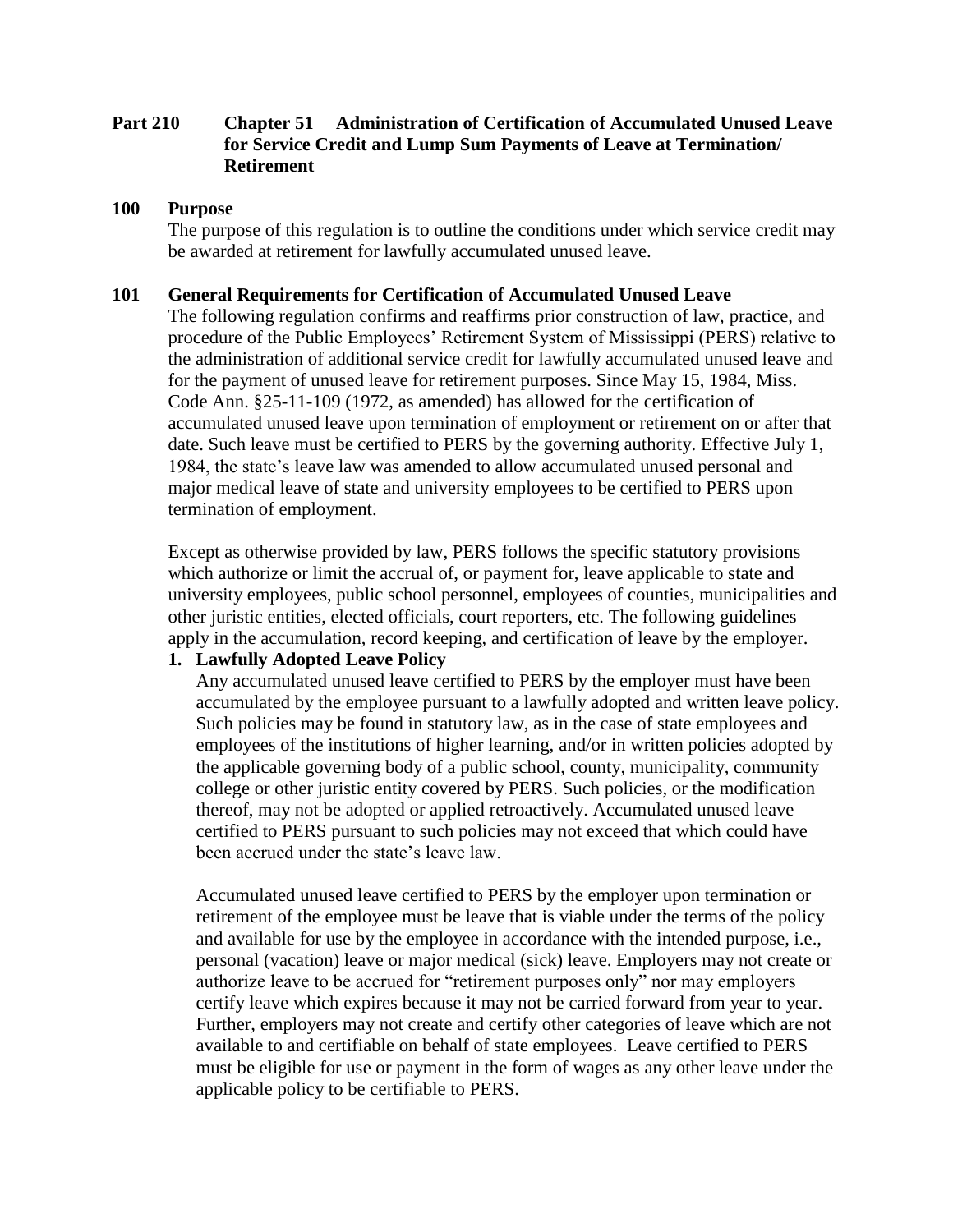### **2. Requirement that Records Be Maintained**

Inherent in the certification of accumulated unused leave is the requirement that accurate leave records be kept of such leave by the employer. In the absence of appropriate records, no leave may be certified to or granted by PERS. Leave certified to PERS by an employer must be based on documented policies and records which exist at the time of certification of such leave and which reflect any remaining lawfully accumulated unused leave.

Generally, once accumulated unused leave is properly certified to PERS, it may not be later "decertified" by the employer or reinstated by the same or another employer, except in the case of wrongful termination where an employee is reinstated to employment back to the date of termination with full compensation, rights, and privileges.

# **3. Qualifying Leave that May Be Certified to PERS**

The state leave law provides that only accumulated unused personal leave and major medical leave accrued under Miss. Code Ann. §§25-3-93 and 25-3-95 (1972, as amended) by the individual employee can be certified to PERS at the time of termination or retirement. Accumulated unused personal or major medical leave (or their equivalent) certified to PERS pursuant to other lawfully adopted policies or statutes may not exceed that which could have been accrued and certified under the state's leave law.

#### **4. Leave That May Not Be Certified to PERS**

- a. Accumulated unused compensatory leave or any other employer created category of leave other than personal leave or major medical leave may not be certified to PERS for additional service credit.
- b. Leave donated or transferred from one employee to another employee may not be certified to PERS as unused leave of the recipient employee. The accumulation of leave is personal to the individual employee. Only qualifying leave which has actually been accumulated by and which remains unused by the individual employee at termination of employment may be certified to PERS for service credit.
- c. Leave created, granted, or available "for retirement purposes only" may not be certified to PERS. There is no authority for the creation of a category of leave that is available for "retirement purposes only." Leave provided to an employee which cannot be carried over from year to year, and which expires at the end of each year, may not be certified or "banked" for purposes of later certification to PERS.
- d. Accumulated unused leave associated with a refund of contributions may not be used for service credit. Leave accumulated and unused during a period of employment for which contributions are made to PERS and subsequently refunded to the terminated employee becomes void when the refund is made. If the refund is repaid in full, any accumulated unused leave associated with the reinstated service credit may also be reinstated, provided that such leave is or has been certified to PERS. If only a portion of the refund is repaid, the leave remains void and no part of it may be used for additional service credit.
- e. Leave accumulated with a governmental employer outside the State of Mississippi, i.e., leave associated with out-of-state service, or under the limited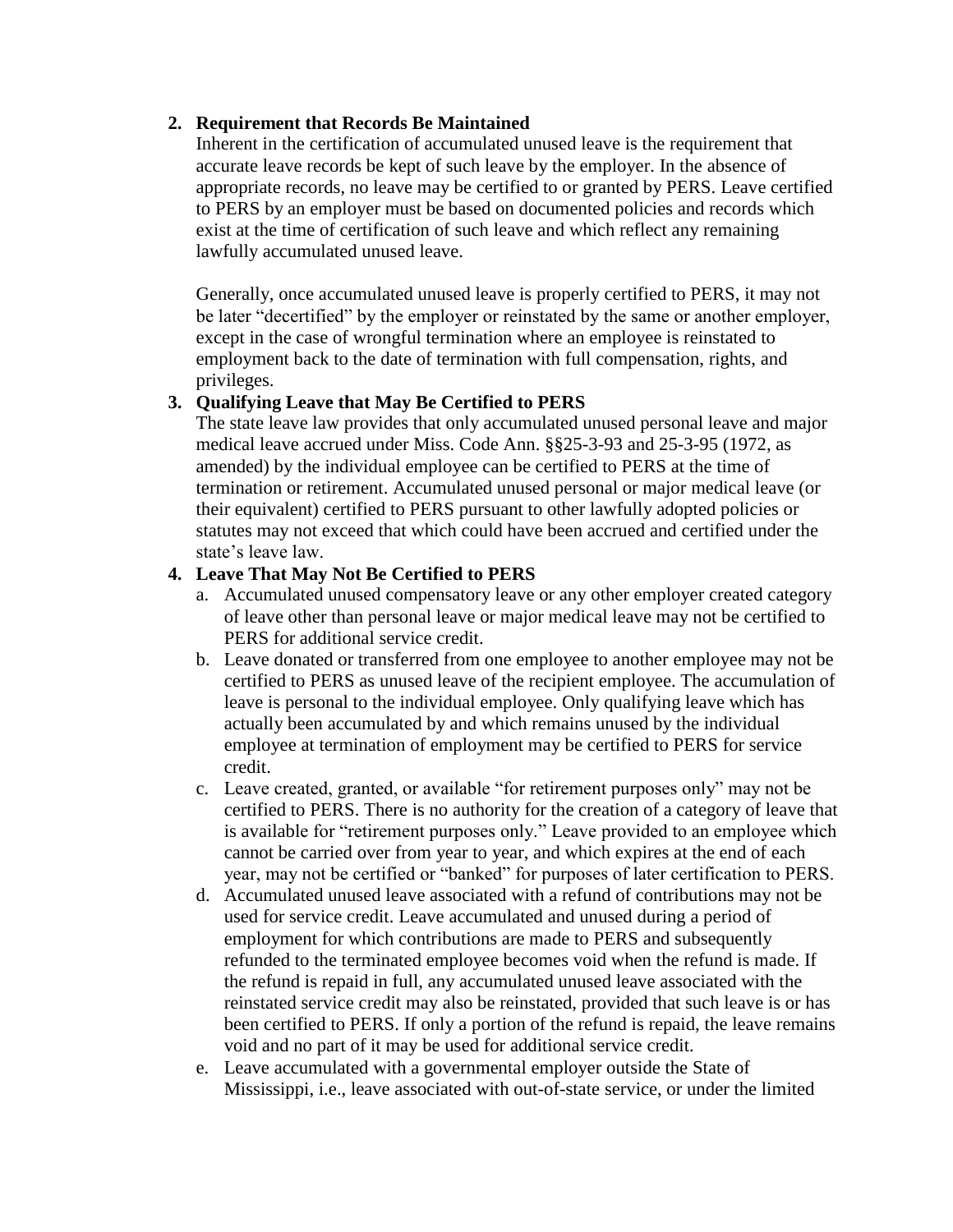reemployment provisions as a retiree under Miss. Code Ann. §25-11-127 (1972, as amended), may not be certified to PERS for additional service credit. Further, leave accumulated with any other non-covered employment, including leave accumulated with an employer prior to the employer joining PERS or any leave earned while participating in the Optional Retirement Plan or any other plan administered by PERS, may not be certified to PERS for additional service credit.

# **5. When Leave Can Be Certified to PERS**

a. Leave may be certified by the employer only upon termination of employment of the employee. Termination is defined as a withdrawal from service that means a complete severance of employment in state service by resignation, dismissal, or discharge. Qualifying leave can be certified by the employer after termination of employment of the employee so long as official policies and records exist to support the certification.

# **Special Circumstances**:

- i. If unused leave accrued pursuant to a lawfully adopted leave policy of personal employees of an out-going elected chancery or circuit clerk is not assumed by the in-coming elected chancery or circuit clerk, such leave may be certified to PERS on behalf of the employee by the out-going clerk. If so certified for service credit, such leave may no longer be used by the employee while employed under the new clerk.
- ii. If unused leave accrued pursuant to a lawfully adopted leave policy of employees of an out-going elected district attorney is not assumed by the incoming elected district attorney, such leave may be certified to PERS on behalf of the employee by the out-going district attorney. If so certified for service credit, such leave may no longer be used by the employee while employed under the new district attorney.
- iii. Where an employee of a covered employer is elected to office with that same covered employer without a break in service between the non-elected and elected employment, all unused leave accumulated by the employee under a policy of the employer prior to taking office as an elected official, must be certified to PERS at the time of transition from the non-elected to the elected position.
- b. If an employee transfers from one state agency (including the institutions of higher learning) to another without a break in service (i.e., without a lapse of one eight-hour workday between the termination date at the old agency and effective date of employment at a new agency), any unused leave is transferable to the state agency to which the employee is transferring. Since July 1, 1998, major medical and personal leave earned by employees are transferable between or among any and all state agencies and senior colleges as well as community and junior colleges.
- c. If leave is eligible for transfer to another covered employer, such leave should not be certified to PERS.
- **6. Conversion of Accumulated Unused Leave from Hours to Days**
	- **a. Conversion under policy where leave accrual is no greater than that of the state's leave law.**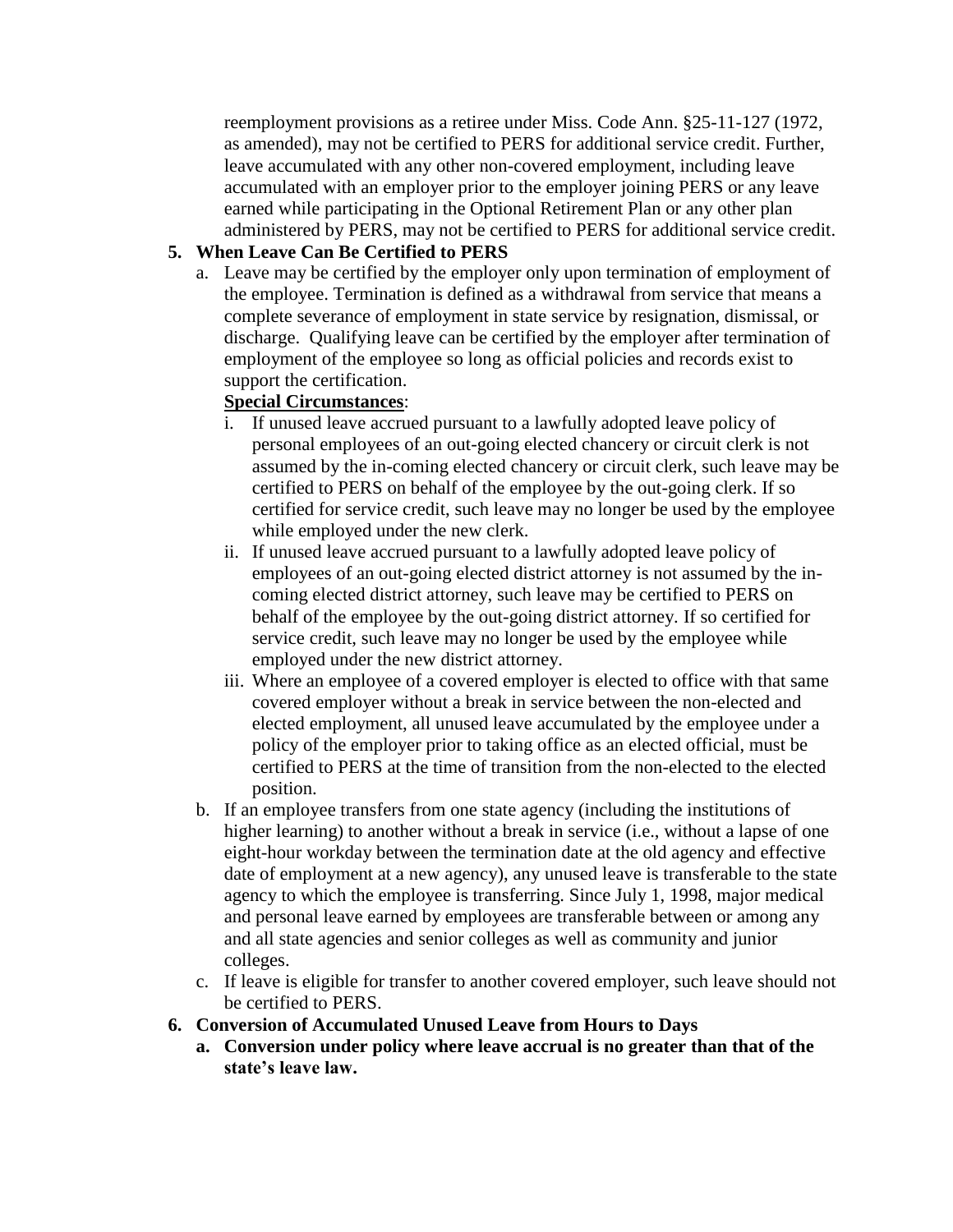The maximum accrual rates as provided under the state's leave law is predicated on a normal eight- (8) hour workday and a five- (5) day workweek. To determine the number of days to be certified to PERS, the number of accumulated hours should be divided by eight (8). Only hours that equate to whole days will be used to determine additional service credit upon retirement. Any remaining hours or fraction of a day after accumulated unused leave from all sources has been added together and converted into days will not be used in computing the number of whole days for retirement credit.

### **b. Conversion under policy where leave accrual is greater than under the state's leave law.**

If an employee (e.g., fireman or policeman) accrues leave at a rate in excess of the maximum combined personal and major medical state accrual rate as set forth in Miss. Code Ann. §§25-3-93 and 25-3-95 (1972, as amended), the following formula shall be used to convert the accumulated unused leave hours to days:

- i. Divide the maximum monthly or annual accrual rate under state's leave law by the employee's actual accrual rate (i.e. actual number of hours accrued per month or per year under the applicable policy) at the time of termination;
- ii. Multiply the ratio found in Step (i) by the total number of accumulated unused leave hours to find the adjusted allowable hours;
- iii. Divide the result from Step (ii) by eight (8) to determine the appropriate number of adjusted days that should be certified to PERS.

# **7. Certification of Accumulated Unused Leave**

- a. State law at Miss. Code Ann. §25-3-97(1) (1972, as amended) imposes a duty upon agencies to maintain accurate records of employee leave. Hence, all PERS reporting employers who have a leave policy under which accumulated leave is or will be certified to PERS, have a like duty to maintain accurate leave records. For service credit based on accumulated unused leave to be granted for retirement purposes, there must be both a) evidence of a policy established by law or a lawfully adopted leave policy, spread upon the minutes of the appropriate authority or otherwise adopted by formal resolution, and b) records documenting accumulated unused leave remaining at termination of employment.
- b. When accumulated unused leave is certified to PERS by an employer on a form prescribed by the PERS Board of Trustees, such leave is subject to audit by PERS and a copy of the actual leave records and policy may be requested. Upon request, the employer must provide a copy of the leave policy under which any leave is accrued, documentation as to when and how the policy was adopted, and leave records.
- c. No leave may be certified to PERS where an employee terminated employment prior to May 15, 1984 (or July 1, 1984 in the case of state and university employees), or the effective date of a formally adopted leave policy, if later.
- d. Only accumulated leave, which has not been used or paid, may be certified. Any lump sum payment of leave automatically reduces the number of accumulated unused leave days which can be certified to PERS by the number of days for which payment is made.
- e. Service credit for accumulated unused leave is not posted to a member's account until the time of application for retirement, at which time all eligible accumulated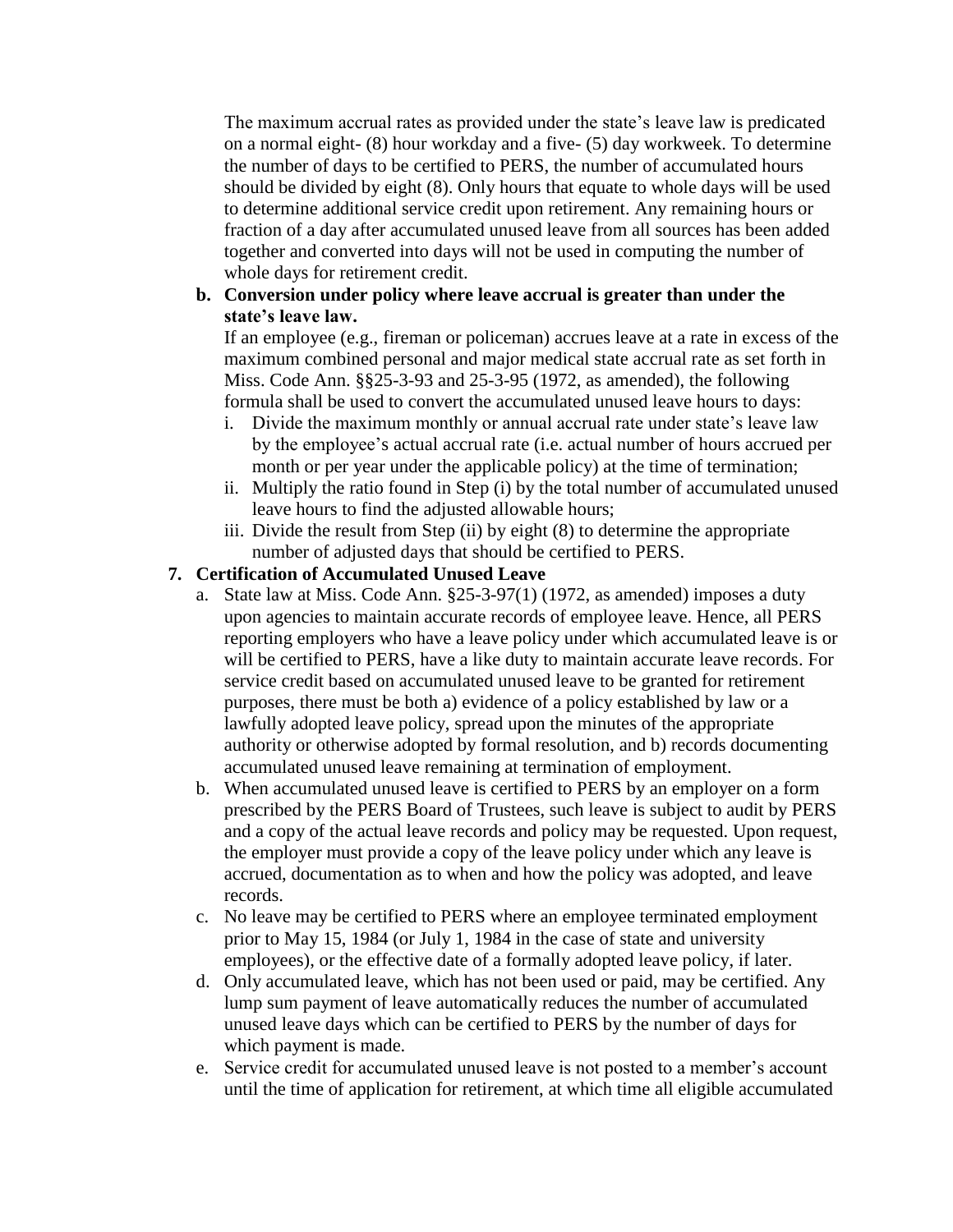unused leave days certified from all employers are accumulated and converted to retirement service credit. Accumulated unused leave may not be used to determine minimum eligibility (i.e., a minimum of four (4) years of contributing membership service in PERS for members who joined the System before July 1, 2007, or a minimum of eight (8) years of contributing membership services for members who joined the System on or after July 1, 2007,) for service retirement, disability, or survivor benefits.

#### **8. Certification of Leave in Cases of Dual Employment**

- a. Miss. Code Ann.  $\S 25-11-109(2)$  (1972, as amended) provides in part that "... nor shall more than one (1) year of service be creditable for all services rendered in any one (1) fiscal year; . . ." As a result, no employee may be granted more than one day of creditable service for each calendar day worked regardless of the number of hours worked or number of positions held.
- b. Participants in PERS may be employed by two or more covered employers simultaneously. In such case, an employee may accumulate leave under separate leave policies. No employee may receive credit twice for vacation or sick leave earned for the same period of employment. For retirement purposes, upon termination of employment or retirement, a regular employee who has accumulated leave under two or more separate leave policies for the same period of time may elect to use accumulated unused leave credit from only one position. If an employee is simultaneously covered in two positions, one as an elected official and one as a regular employee under a leave policy, the individual as an elected official will automatically receive credit under the special provisions for elected officials.

#### **9. Additional Statutory Leave Granted at Retirement**

- a. Members of PERS who retire after July 1, 2010, shall receive credit for one-half day of leave for each full fiscal year of membership service accrued after June 30, 2010, which shall not be prorated for less than one (1) full fiscal year of service. Such additional leave granted under Miss. Code Ann. Section 25-11-109(2) (1972, as amended) shall be added to the lawfully credited unused leave certified to PERS for which creditable service is allowed under Section 25-11-103(i).
- b. Additional statutory leave granted at retirement shall be calculated by PERS based on membership service accrued for periods after July 1, 2010. Employers should not credit this leave to any member, nor should an employer certify this additional leave to PERS at retirement or termination of employment.

# **10. Calculation of Leave for Elected Officials**

a. Prior to July 1, 1987, there was no provision for additional service credit for elected officials based on leave. An elected official is presumed available for official duties at all times. Effective July 1, 1987, special statutory provisions for "elected official leave" were enacted for those elected officials retiring on or after July 1, 1987. (An elected official, such as a district attorney or elected superintendent of education, does not accrue personal and major medical leave pursuant to a leave policy for employees of the District Attorney or School District. Such officials are covered by the "elected official leave" noted below.)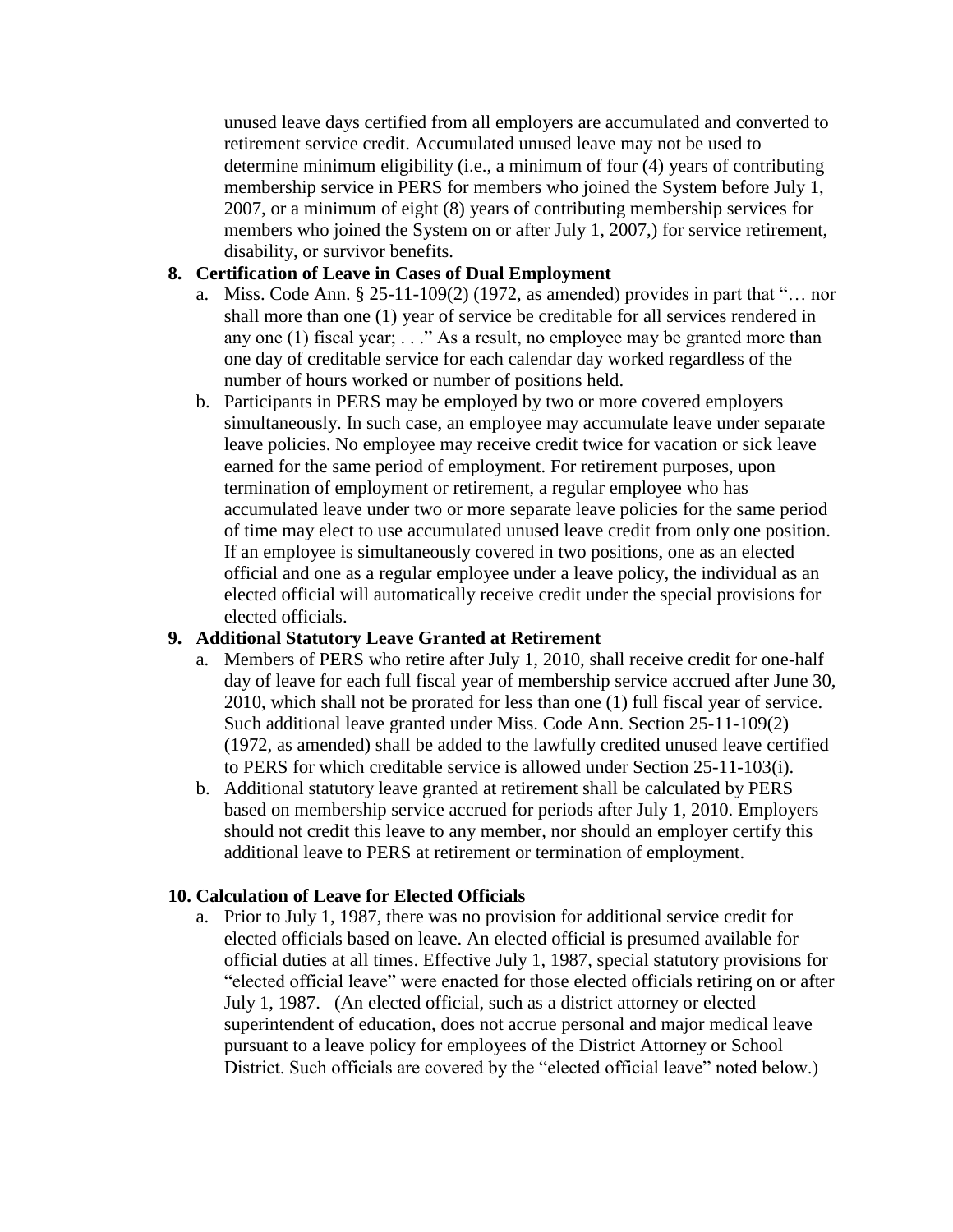- b. For retirement purposes, elected officials are entitled to additional service credit at retirement for "elected official leave" calculated as follows:
	- i. For service prior to July 1, 1984, the member shall receive credit for leave (combined personal and major medical) for service as an elected official prior to that date at the rate of thirty (30) days per year.
	- ii. For service on and after July 1, 1984, the member shall receive credit for personal and major medical leave beginning July 1, 1984, at the rates authorized in Miss. Code Ann. §§25-3-93 and 25-3-95 (1972, as amended), computed as a full-time employee.

Elected official leave for each period of continuous elected official service should be calculated using the above guidelines. This calculation applies whether the elected service was reported as membership service, prior service, or purchased as non-covered or retroactive service. If there is a break in service, the calculation should take the break in service into account, and the accumulation for the subsequent period started again at the lower accrual rate as provided in Miss. Code Ann. §§25-3-93 and 25-3-95 (1972, as amended).

c. Where an employee is a regular employee in one position but also serves as an elected official in another position, he/she may not receive retirement credit for accumulated unused leave under both positions at retirement. Where such service is simultaneous, special "elected official leave" under the statutory provision applies automatically for that period of time.

#### **102 Calculation of Service Credit Attributable to Unused Leave Days**

Once the cumulative number of unused leave days is determined at the time of retirement, service credit using whole days is calculated in accordance with the provisions of Miss. Code Ann. §25-11-109(2), which provides that

- 1. No credit will be allowed for less than fifteen (15) days; and
- 2. Twenty-one (21) days of unused leave shall constitute one (1) month of service credit.

**\*\*\*\*\*\*\*\*\*\*\*\*\*\*\*\*\*\*\*\*\*\*\*\*\*\*\*\*\*\*\*\*\*\*\*\*\*\*\*\*\*\*\*\*\*\*\*\*\*\*\*\*\*\*\*\*\*\*\*\*\*\***

# **CONVERSION TABLE ACCUMULATED UNUSED, NON-COMPENSATED LEAVE TIME (This table is based on the state's leave law,**

| using an 8-hour workday and a 21-day work month) |                   |  |
|--------------------------------------------------|-------------------|--|
| <b>COMBINED ACCUMULATED</b>                      | <b>CREDIT</b>     |  |
| UNUSED PERSONAL AND MAJOR                        | <b>EQUIVALENT</b> |  |
| <b>MEDICAL LEAVE</b>                             |                   |  |
| 15 DAYS TO 77 DAYS                               | 3 months          |  |
| 78 DAYS TO 98 DAYS                               | 6 months          |  |
| <b>99 DAYS TO 119 DAYS</b>                       | 7 months          |  |
| <b>120 DAYS TO 140 DAYS</b>                      | 8 months          |  |
| <b>141 DAYS TO 161 DAYS</b>                      | 9 months          |  |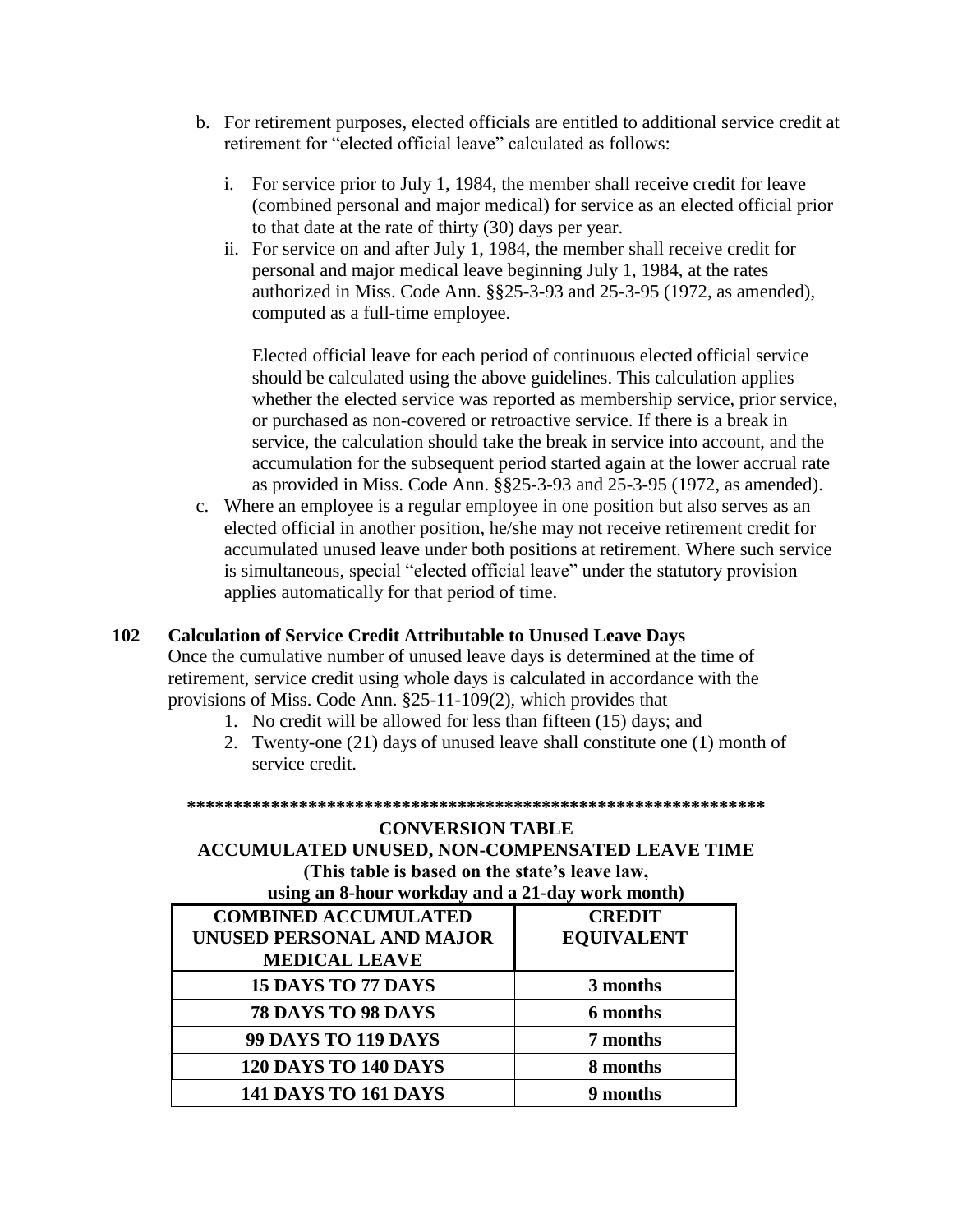| <b>162 DAYS TO 182 DAYS</b> | 10 months |
|-----------------------------|-----------|
| <b>183 DAYS TO 203 DAYS</b> | 11 months |
| <b>204 DAYS TO 224 DAYS</b> | 12 months |
| <b>225 DAYS TO 245 DAYS</b> | 13 months |
| <b>246 DAYS TO 266 DAYS</b> | 14 months |

**(Only whole days are used in determining service credit)**

**103 Payment of Unused Leave at Termination, Retirement, Death, or Disability** Miss. Code Ann. §25-1-98 defines a workday for a state employee in a full-time employment position as eight (8) hours in duration. PERS law provides that leave policies for the administration of personal or vacation leave and major medical or sick leave as it relates to PERS cannot exceed that of the state leave law. Thus, for purposes of the payment of leave, the maximum allowable number of days paid will be calculated based on an eight-hour day. Upon termination or retirement, the maximum amount that may be reported to PERS for the payment of accumulated unused leave is 240 hours, which is the product of 30 days times 8 hours per day as provided in Miss. Code Ann.  $§25-3-93(4).$ 

| <b>Statutory Authority</b>                                                               | <b>Leave Payment Authorized</b>                                                                                                                                   | <b>Type Employee Affected</b>                                                                                                     |
|------------------------------------------------------------------------------------------|-------------------------------------------------------------------------------------------------------------------------------------------------------------------|-----------------------------------------------------------------------------------------------------------------------------------|
|                                                                                          |                                                                                                                                                                   |                                                                                                                                   |
| Miss. Code Ann §25-                                                                      | Up to 30 days of personal                                                                                                                                         | <b>State and University employees</b>                                                                                             |
| $3-93(4)$ (1972, as<br>amended)                                                          | leave payable upon<br>termination                                                                                                                                 | (other than 9 month faculty<br>employees)                                                                                         |
| Miss. Code Ann §25-<br>$3-97(3)$ (1972, as<br>amended)                                   | Up to 120 days of major<br>medical leave (No more<br>than a combined total of 30<br>days of personal leave and<br>major medical leave can be<br>reported to PERS) | <b>State and university employees</b><br>who can no longer work in any<br>capacity of state government<br>due to total disability |
| Miss. Code Ann §25-<br>$3-97(6)$ (1972, as<br>amended)                                   | All personal leave payable<br>upon death (Note that a<br>lump sum payment of no<br>more than 30 days of<br>personal leave can be<br>reported to PERS.)            | <b>State and university employees</b><br>upon the death of the employee                                                           |
| Miss. Code Ann §25-<br>3-99 and Miss. Code<br>Ann $\S25-11-103(f)$<br>(1972, as amended) | <b>Authorizes the payment of</b><br>frozen leave payable upon<br>termination (Up to 20 days                                                                       | <b>State employees who worked</b><br>with the MESC prior to 1976<br>and who had excess leave still<br>credited on their records   |

#### **The following statutes control the payment of leave upon termination of employment:**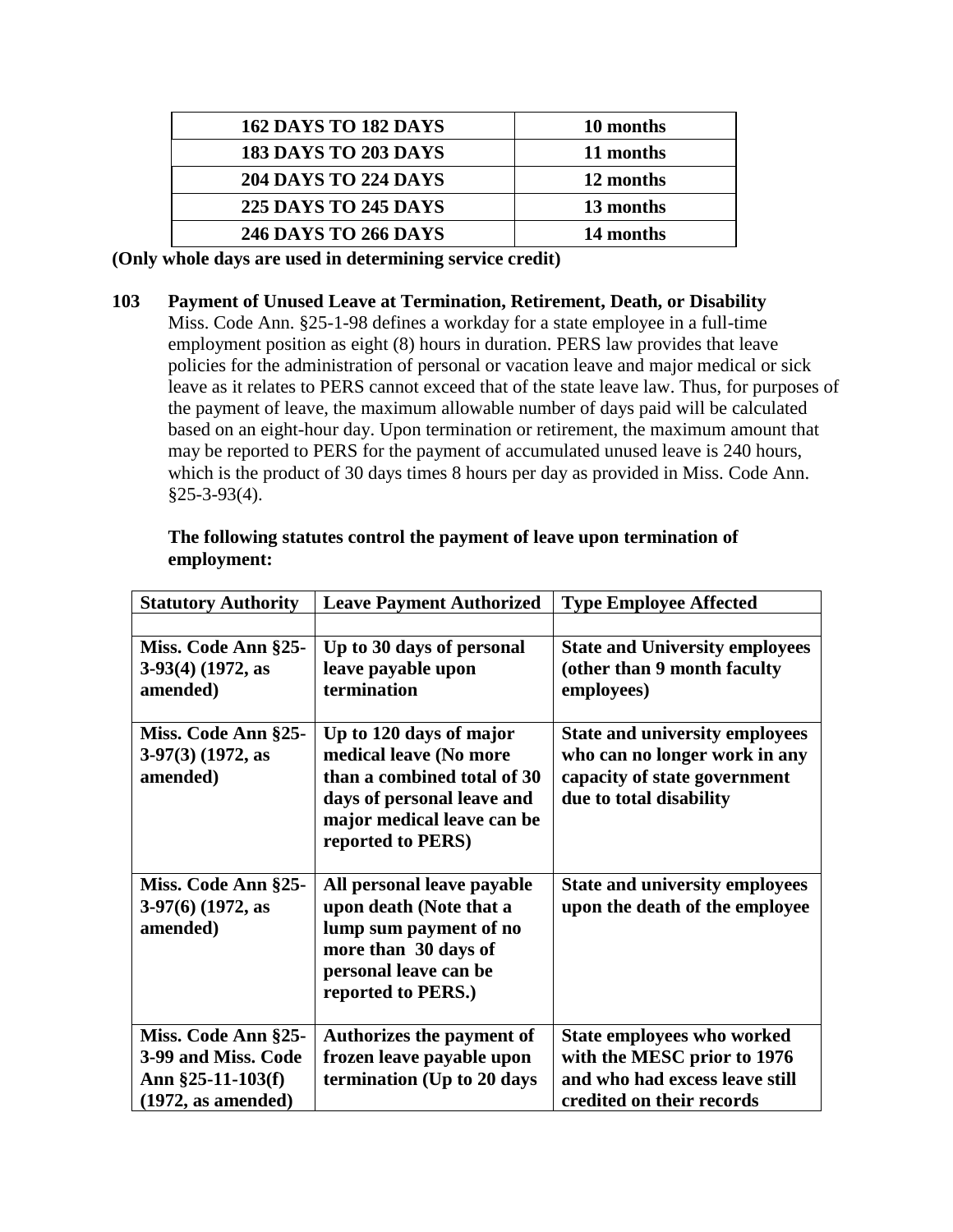|                                                          | with the Miss. Employment<br><b>Security Commission only)</b>                                                            |                                                                                                                                                                                                                     |
|----------------------------------------------------------|--------------------------------------------------------------------------------------------------------------------------|---------------------------------------------------------------------------------------------------------------------------------------------------------------------------------------------------------------------|
| Miss. Code Ann §25-<br>$3-95(5)$ (1972, as<br>amended)   | Up to 30 days of major<br>medical leave payable only<br>upon retirement                                                  | <b>Nine-month faculty members</b><br>of the eight (8) institutions of<br>higher learning                                                                                                                            |
| Miss. Code Ann §37-<br>$7-307(5)$ (1972, as<br>amended)  | Up to 30 days of personal<br>and sick leave at the rate<br>paid to substitute teachers<br>payable upon retirement        | Licensed (certificated)<br>employees with the public<br>school districts in a position<br>that requires a license                                                                                                   |
| Miss. Code Ann §37-<br>$7-307(5)$ (1972, as<br>amended)  | Up to 30 days of personal<br>and sick leave at the<br>applicable federal<br>minimum wage rate<br>payable upon retirement | Non-Licensed (non-<br>certificated) employees with<br>the public school districts                                                                                                                                   |
| Miss. Code Ann §25-<br>11-103(k) $(1972, as$<br>amended) | Up to 30 days of leave upon<br>termination                                                                               | All employees covered under a<br>lawfully adopted leave policy<br>of a county, municipality or<br>any other local governing<br>authority that specifically<br>provides for the payment of<br>leave upon termination |
| Miss. Code Ann §9-<br>13-19 (1972, as<br>amended)        | <b>NONE</b>                                                                                                              | <b>Court Reporters</b>                                                                                                                                                                                              |
| Miss. Code Ann §25-<br>11-109(2) (1972, as<br>amended)   | <b>NONE</b>                                                                                                              | <b>All Elected Officials</b>                                                                                                                                                                                        |

All payments of leave should be designated with the appropriate wage code when reported to PERS; i.e., 30 days lump sum payment of leave as Wage Code 02 and Service Credit Flag 00; 30 days lump sum payment of personal leave due to death as Wage Code 04 and Service Credit Flag 00; etc. Any compensatory leave paid in a lump sum should be reported as Wage Code 03 and should be allocated to the period in which the leave was actually earned.

# **INDEX OF STATUTORY AND OPINION AUTHORITY**

**Authority to use leave as additional service credit** – Miss. Code Ann. §§25-11-103(i) and 25- 11-109(2) (1972, as amended)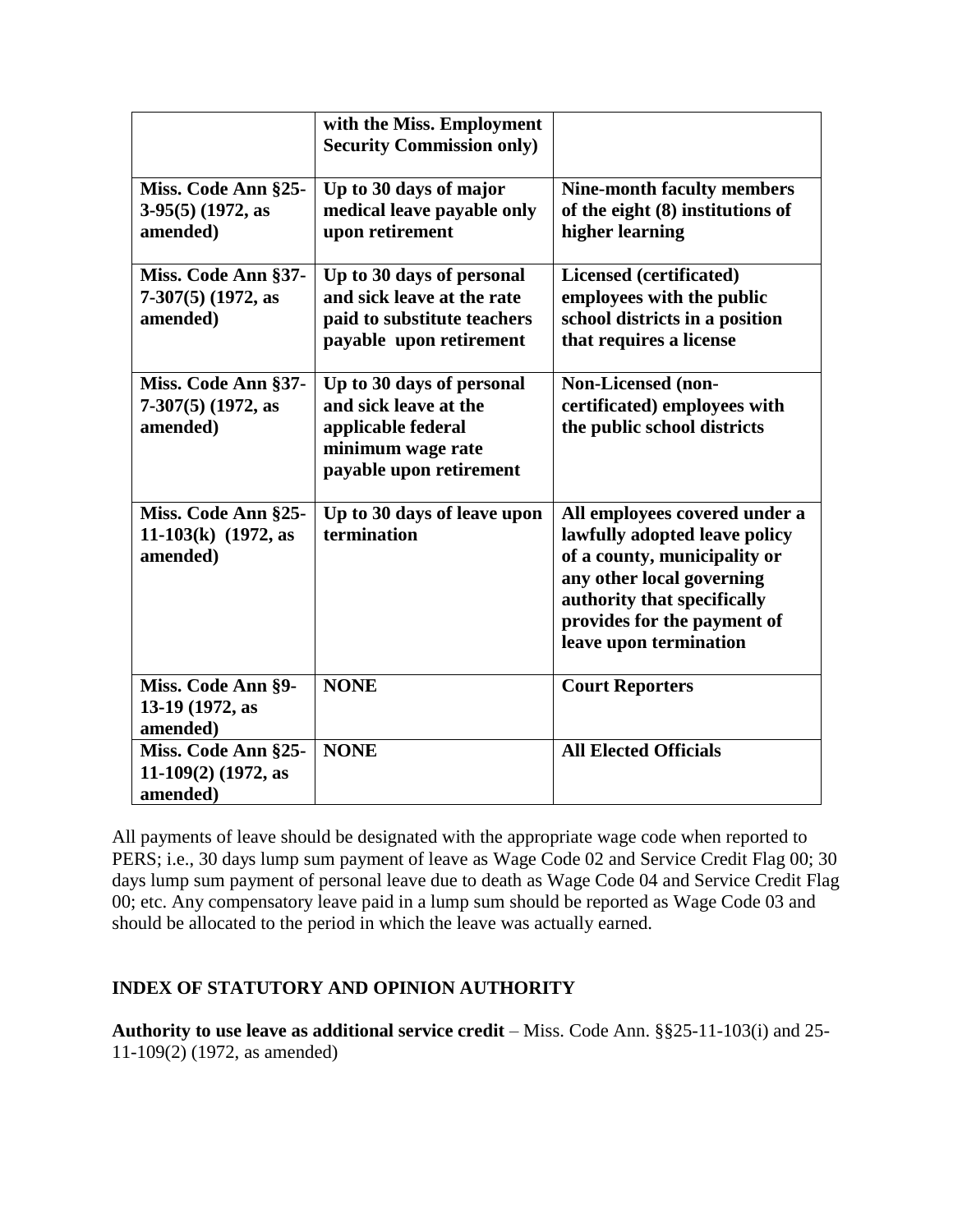**Requirement for written policy and records** - Miss. Code Ann. §25-3-97(1) (1972, as amended) and Opinions dated 1/25/1989 to Joseph F. Mooney; 8/14/1998 to Edward Ranck; 9/6/2002 to Wendell H. Trapp; 11/01/2002 to Olen C. Bryant, Jr.

**Maximum accrual limits for retirement purposes** - Miss. Code Ann. §§25-3-93, 25-3-95 and 25-11-103(i) (1972, as amended) and Opinions dated 1/25/1989 to Joseph Mooney; 9/13/1994 to Walter P. Cartier; 6/27/1994 to Richard G. Noble; 3/23/2001 to Paula S. Yancey

**Compensatory leave may not to be certified to PERS for additional service credit**- Miss. Code Ann. §§25-3-92, 25-3-93, and 25-3-95 (1972, as amended)

**Leave policy may not be retroactive** – Opinions dated 8/14/1998 to Edward Ranck; 9/6/2002 to Wendell H. Trapp; 11/01/2002 to Olen C. Bryant, Jr.

**Unused leave may not be accumulated for "retirement purposes only"; Leave which expires at the end of each year may not be certified or "banked" for certification to PERS; Other categories of leave which are not available to state employees may not be certified** - Opinions dated 6/27/1994 to Richard G. Noble; 5/26/1998 to Frank Ready; 11/01/2002 to Olen C. Bryant, Jr.

**Transfer of leave between and among state agencies, universities and community colleges** - Miss. Code Ann. §25-3-97 (1972, as amended); Opinion dated 4/27/2001 to Ronald D. Michael

**Accumulated leave associated with a refund of contributions becomes void** - Miss. Code Ann. §25-11-117 (1972, as amended)

**When leave may be certified to PERS (e.g. upon withdrawal from service)** - Miss. Code Ann. §25-11-103(i) (1972, as amended)

**Leave may not be used to qualify for minimum four-year service requirement for retirement, disability or survivor benefits** – Miss. Code Ann. § 25-11-109(1) (1972, as amended)

**Certification of leave in cases of dual employment** – Opinions dated 12/28/1992 to Milton G. Walker and 2/16/2001 to Frank Ready

**Calculation of leave for elected officials** – Miss. Code Ann. 25-11-109(2) (1972, as amended) and Opinion dated 2/16/2001 to Frank Ready

**Authority of public school districts to establish a leave policy** - Miss. Code Ann. §37-7- 307(2) (1972, as amended)

**Authority for counties, municipalities or other juristic entities to establish leave policies** - Miss. Code Ann. §25-11-103(i) (1972, as amended); Opinions dated 7/18/1997 to William Dean Stark; 9/10/1999 to Jane Ward; 3/23/2001 to Paula S. Yancey